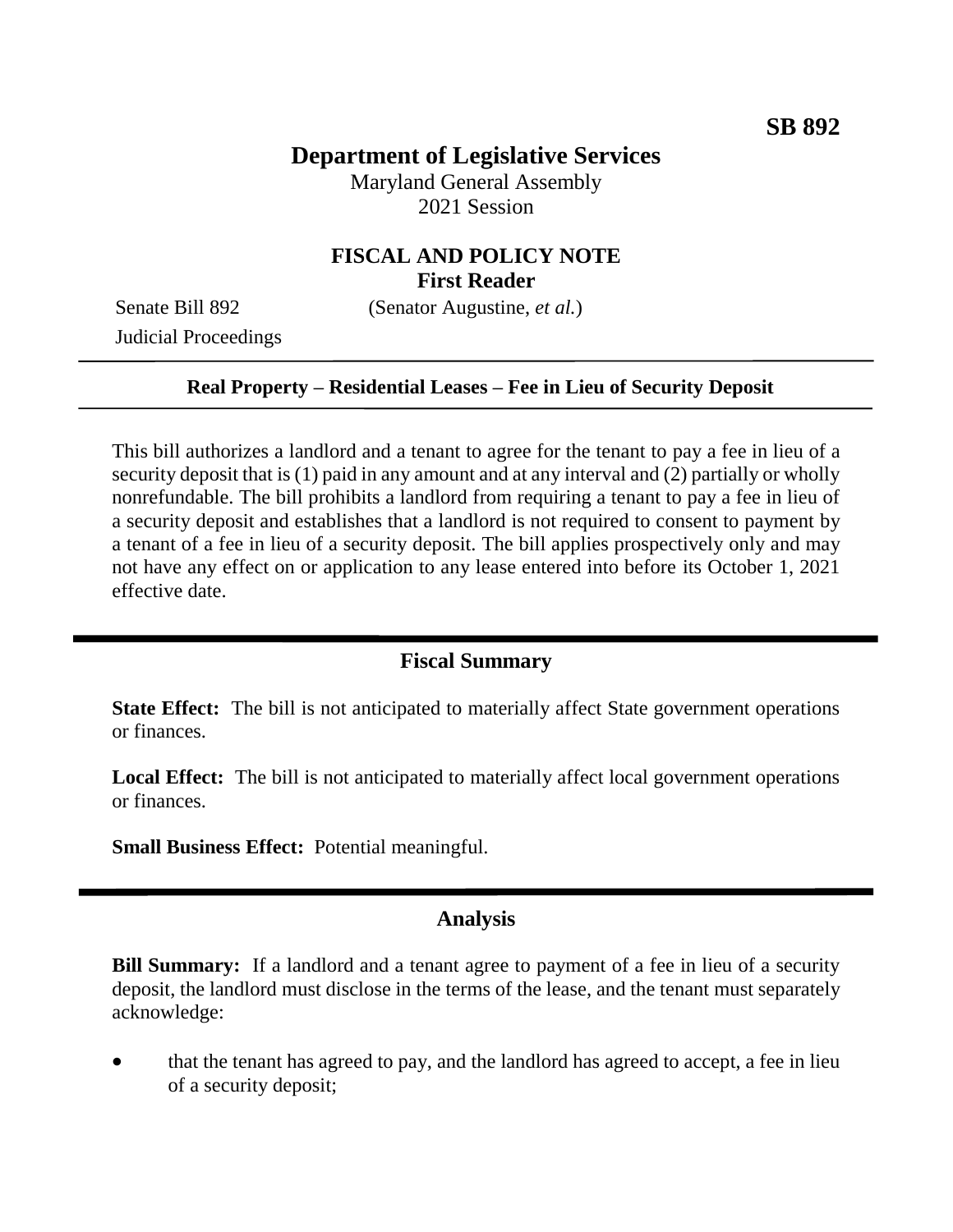- the method by which the fee in lieu of a security deposit may be paid, including as a lump sum or as a periodic payment; and
- whether the fee in lieu of a security deposit is refundable and, if so, the amount that is refundable.

A landlord that uses a fee paid in lieu of a security deposit to purchase insurance coverage for nonpayment of rent, breach of lease, or damages caused by the tenant must purchase coverage issued by an admitted carrier licensed by the Maryland Insurance Administration. Pursuant to existing statutory provisions, the requirements under the bill regarding a fee paid in lieu of a security deposit may not be waived in any lease.

**Current Law:** Generally, a "security deposit," with regard to residential leases, is defined as any payment of money to a landlord by a tenant for the purposes of protecting the landlord against nonpayment of rent; damages due to a breach of the lease; or damages to the leased premises, common areas, major appliances, and furnishings. A security deposit may include advance payment of the last month's rent. Statutory provisions set forth various requirements regarding security deposits, including those relating to receipts, accounts in which security deposits must be maintained, timeframes for returning security deposits, and withholding deposits from tenants. A landlord may not impose a security deposit that exceeds the equivalent of two months' rent per dwelling unit, regardless of the number of tenants. Requirements regarding security deposits, as established under § 8-203 of the Real Property Article, may not be waived in any lease.

If a landlord requires from a prospective residential tenant any fees *other than* a security deposit, and the fees exceed \$25, the landlord must return the fees or be liable for twice the amount of the fees in damages. The return must be made within 15 days following the date of occupancy or the written communication that no tenancy will occur. However, the landlord may retain the portion of the fee that was actually expended for a credit check or other expenses arising out of the application, as specified. These provisions are not applicable to landlords who offer four or fewer dwelling units for rent at one location or to seasonal or condominium rentals.

**Small Business Effect:** Small business landlords are authorized to accept a fee in lieu of a security deposit, including a fee that may be partially or wholly nonrefundable, but they are subject to specified requirements if doing so.

## **Additional Information**

SB 892/ Page 2 **Prior Introductions:** None.